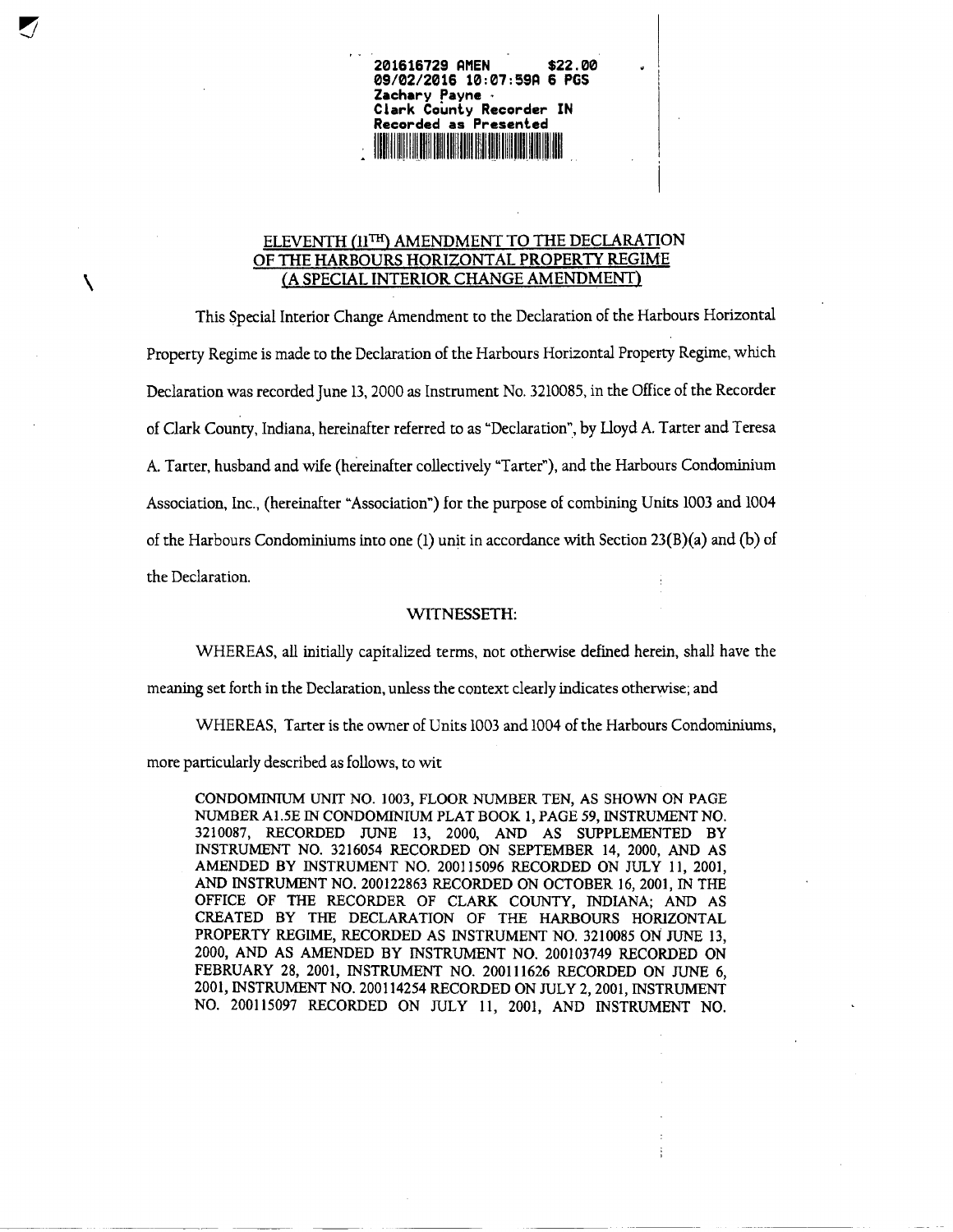200121415 RECORDED ON SEPTEMBER 27, 2001, AND RE-RECORDED AS INSTRUMENT NO. 200122867 ON OCTOBER 16, 2001, IN THE OFFICE OF THE RECORDER OF CLARK COUNTY, INDIANA (THE "DECLARATION"), TOGETHER WITH AN UNDIVIDED INTEREST IN AND TO THE COMMON AREAS PURSUANT TO THE DECLARATION.

ALSO:

CONDOMINIUM UNIT NO. 1004, FLOOR NUMBER TEN, AS SHOWN ON PAGE NUMBER A1.5E IN CONDOMINIUM PLAT BOOK 1, PAGE 59, INSTRUMENT NO. 3210087, RECORDED JUNE 13, 2000, AND AS SUPPLEMENTED BY INSTRUMENT NO. 3216054 RECORDED ON SEPTEMBER 14, 2000, AND AS AMENDED BY INSTRUMENT NO. 200115096 RECORDED ON JULY 11, 2001, AND INSTRUMENT NO. 200122863 RECORDED ON OCTOBER 16, 2001, IN THE OFFICE OF THE RECORDER OF CLARK COUNTY, INDIANA; AND AS CREATED BY THE DECLARATION OF THE HARBOURS HORIZONTAL PROPERTY REGIME, RECORDED AS INSTRUMENT NO. 3210085 ON JUNE 13, 2000, AND AS AMENDED BY INSTRUMENT NO. 200103749 RECORDED ON FEBRUARY 28, 2001, INSTRUMENT NO. 200111626 RECORDED ON JUNE 6, 2001, INSTRUMENT NO. 200114254 RECORDED ON JULY 2, 2001, INSTRUMENT NO. 200115097 RECORDED ON JULY 11, 2001, AND INSTRUMENT NO. 200121415 RECORDED ON SEPTEMBER 27, 2001, AND RE-RECORDED AS INSTRUMENT NO. 200122867 ON OCTOBER 16, 2001, IN THE OFFICE OF THE RECORDER OF CLARK COUNTY, INDIANA (THE "DECLARATION"), TOGETHER WITH AN UNDIVIDED INTEREST IN AND TO THE COMMON AREAS PURSUANT TO THE DECLARATION.

WHEREAS, pursuant to the Special Amendment Procedures of the Declaration, Section 23(B), Tarter can prepare and execute an appropriate instrument of amendment to the Declaration in order to combine Units 1003 and 1004 into one (1) unit; and

WHEREAS, pursuant to the Special Amendment Procedures of the Declaration, this Instrument of Amendment shall be joined in by the President of the Association and does not need to be approved by any of the other owners of any unit in the Harbours Condominiums, Harbours Horizontal Property Regime; and

WHEREAS, Tarter has caused to be prepared an amended floor plan for Units 1003 and 1004 as they are currently configured into one (1) unit, which, in accordance with the Declaration, shall be recorded in the Condominium Records in the Office of the Recorder of Clark County, Indiana; and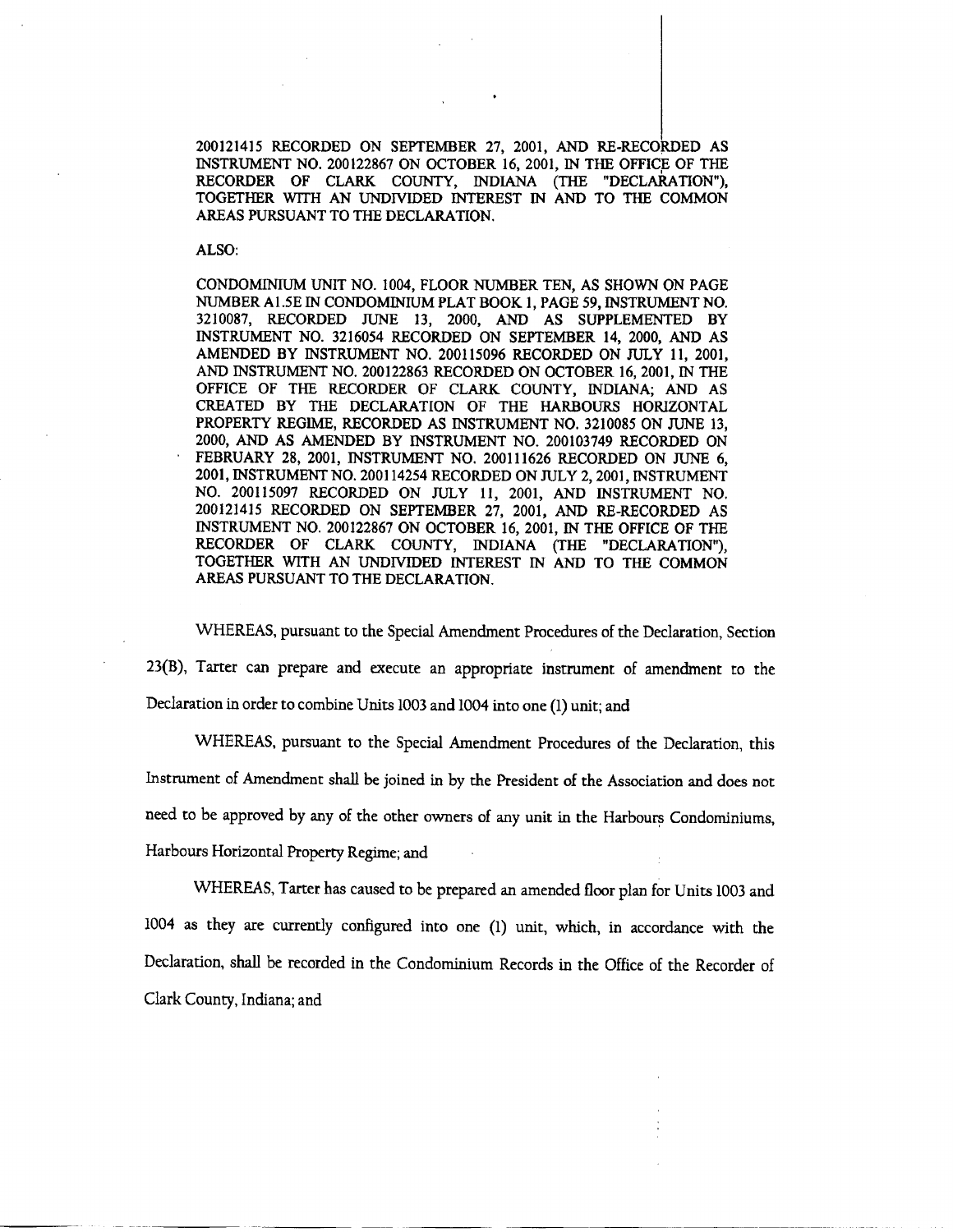WHEREAS, Tarter does not desire to change the Percentage Interest or the share of any Common Expenses, with respect to either Unit 1003 or 1004, as the terms Percentage Interest and Common Expenses are defined in the Declaration; and

WHEREAS, Units 1003 and 1004 are not any of the units specified in Section 23(B)(b) of the Declaration; and

WHEREAS, it is the desire of Tarter and the Association to memorialize this Agreement.

NOW, THEREFORE, in consideration of the foregoing premises, the Declaration is hereby amended as follows:

 $\mathbf{1}$ . In accordance with Section  $23(B)(a)$  of the Declaration, Tarter desires to combine Units 1003 and 1004 into one (1) unit, which combined unit shall be described hereinafter as Unit 1004.

 $2.$ Because no permanent construction was performed by Tarter, no permits were required by any municipal or other governmental subdivision having jurisdiction over the issuance of permits.

 $3.$ The floor plan for the combined unit is filed in the Condominium Plat Book 1, in the Office of the Recorder of Clark County, Indiana. Page

 $4.$ The percentage of the combined unit 1003 and 1004 shall be the sum of the original 1003 and 1004 as added together as reflected on Exhibit "D" to the original Declaration.

5. Except for the combination of Units 1003 and 1004 into one (1) unit, no other units are affected by this Amendment.

(This space intentionally left blank)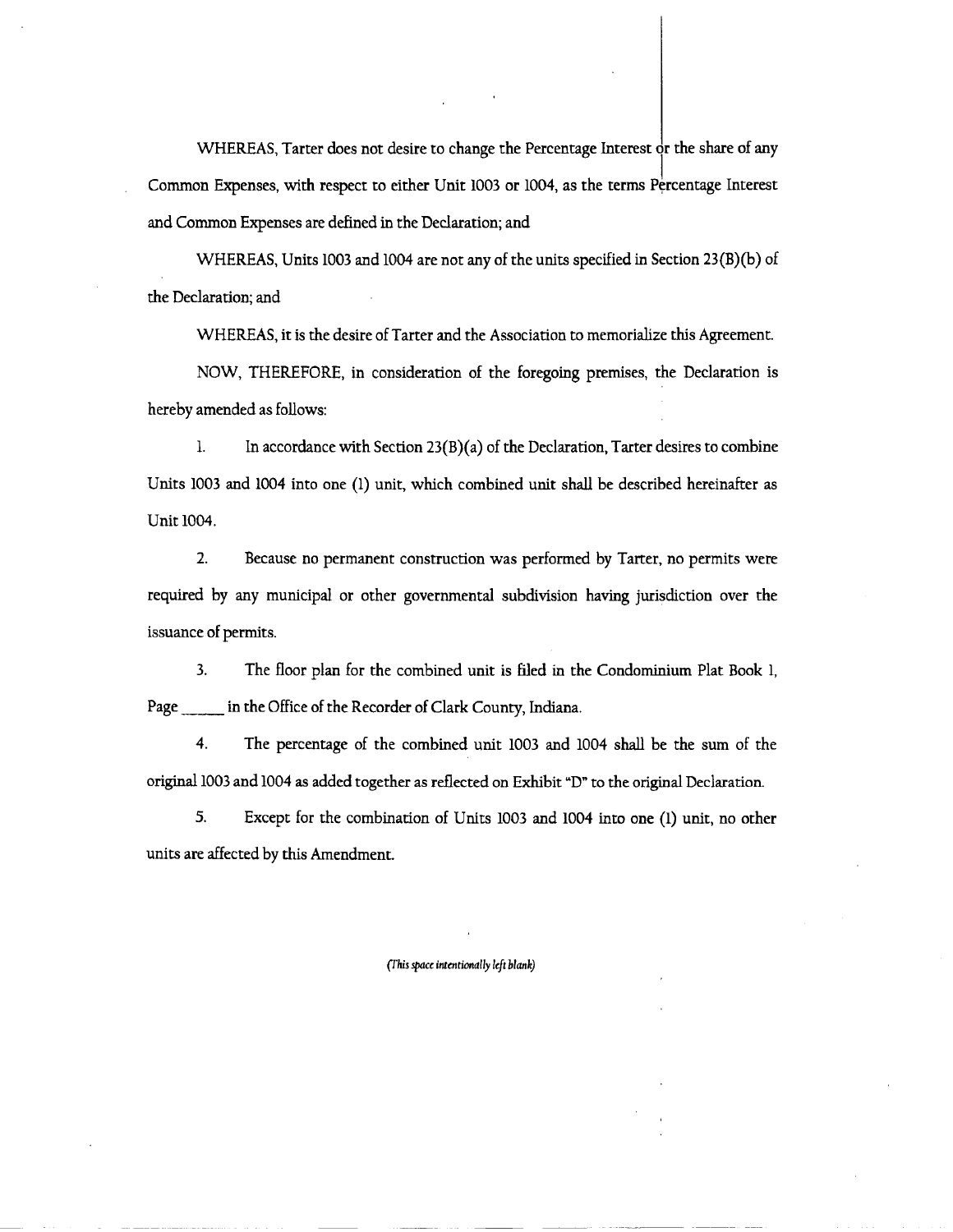## THIS INSTRUMENT PREPARED BY:

John A. Kraft #5496-22<br>YOUNG, LIND, ENDRES & KRAFT<br>126 W. Spring Street<br>New Albany, IN 47150<br>(812) 945-2555

 $\overline{I}$  ).

kh/harbours/Amendmenttodeclaration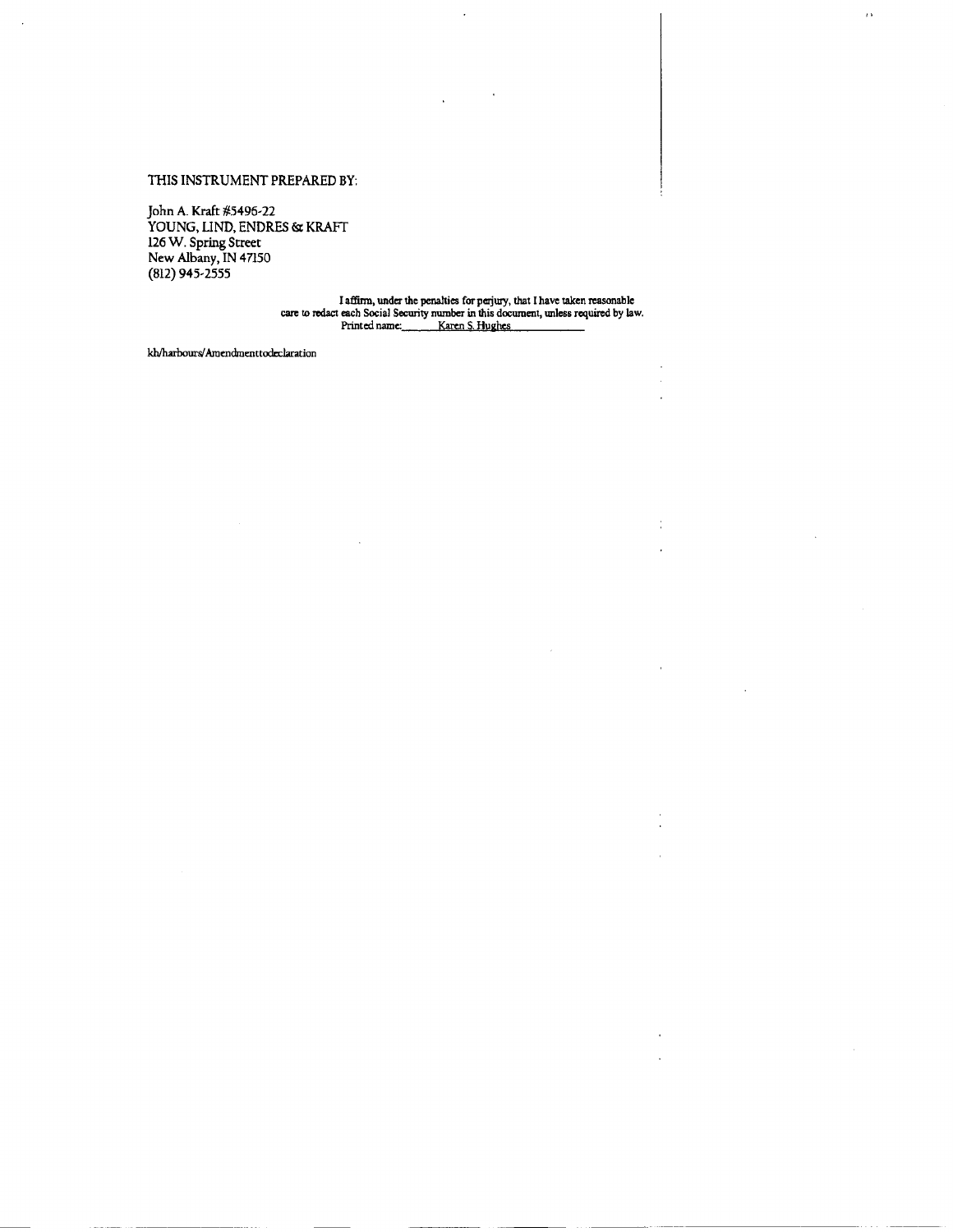IN WITNESS WHEREOF the undersigned have caused this Amendment to be executed

on the date set forth beside their signatures.

)SS:

"TARTER"

loyd a Tarter

Tuesa a Tarter

TERESA A. TARTER

**STATE OF INDIANA** 

COUNTY OF Clark

"ASSOCIATION" patt, h.<br>J. Pesident BY:

Before me, a Notary Public, in and for said County and State, personally appeared , LLOYD A. TARTER AND TERESA A. TARTER, husband and wife, and acknowledge the execution of the foregoing as their free and voluntary act and for the use and purposes mentioned herein.

My Commission Expires:

WITNESS my hand and seal, this  $15^{\frac{1}{2}}$  day of  $\mathcal A$ 2016. PRINTED NAMÉ

Resident of  $\mathcal{C}/\mathcal{G}/\mathcal{C}$  County, Indiana

**STATE OF INDIANA** )SS: COUNTY OF  $\int$  lark

Before me, a Notary Public, in and for said County and State, personally appeared THE HARBOURS CONDOMINIUM ASSOCIATION, INC., by its authorized representative, and acknowledges the execution of the foregoing as its free and voluntary act and for the use and purposes mentioned herein.

WITNESS my hand and seal, this  $15^{+}$  day of  $\mathcal O$ 

My Commission Expires:

 $O4/08/2020$ 

Resident of *Clark* County, Indiana